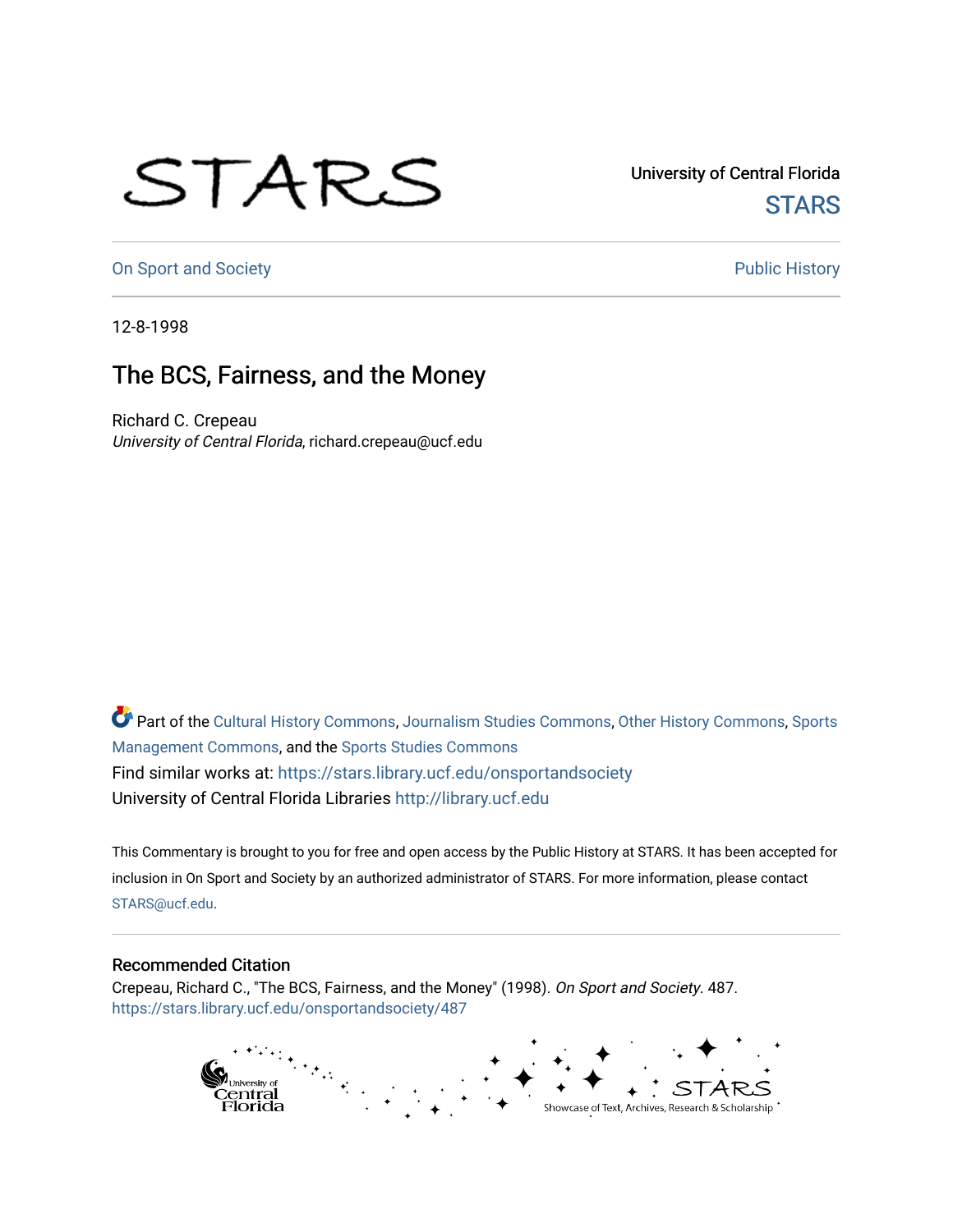## SPORT AND SOCIETY FOR H-ARETE DECEMBER 8, 1998

Everyone now knows what the "BS" in the "BCS" stands for but there seems to be some doubt remaining about the "C." Some suggest "computer," some say "compound," some say it is a redundant statement of the "S." Whatever it is, several other things are now clear.

First, the idea that anything can substitute for a playoff in college football is ludicrous. Division IA football, where all the big money resides, is the only NCAA sport, men's or women's, that does not have a national championship playoff format.

Second, Kansas State must feel that they have offended someone quite powerful. In a matter of less than twentyfour hours they managed to drop from number one in several polls to number irrelevant in the only place that counts, the bottom line. Although the Wildcats dropped to only third in the BCS rating system, they were excluded from all of the big payout BCS bowl games. That means by their one overtime loss, they lost a cool \$10M. Talk about your, "agony of defeat."

This points out just how much money is at stake in college football, how this pure activity of the student-athlete has become such highstakes poker. That point was driven home to me again the other night when I heard an interview with the President of the SEC talking at halftime of the SEC championship game and the great success of that event in Atlanta. The Georgia Dome was filled and the money was rolling in from there and from television. This game was added by the SEC to generate extra revenue, and it is producing it at a level beyond all expectations.

What has been the benefit to the players? If they are lucky it will cut into their final exams for the fall term, or just take them away from more classes.

As for the students and fans of the two schools playing in the SEC championship has given them an opportunity to go to Atlanta, spend a lot of money, and have as wild a time as they can manage. It is a welcome distraction from the end of the semester pain of classes, paper deadlines, and final exams. Ah, the joys of being a student-fan.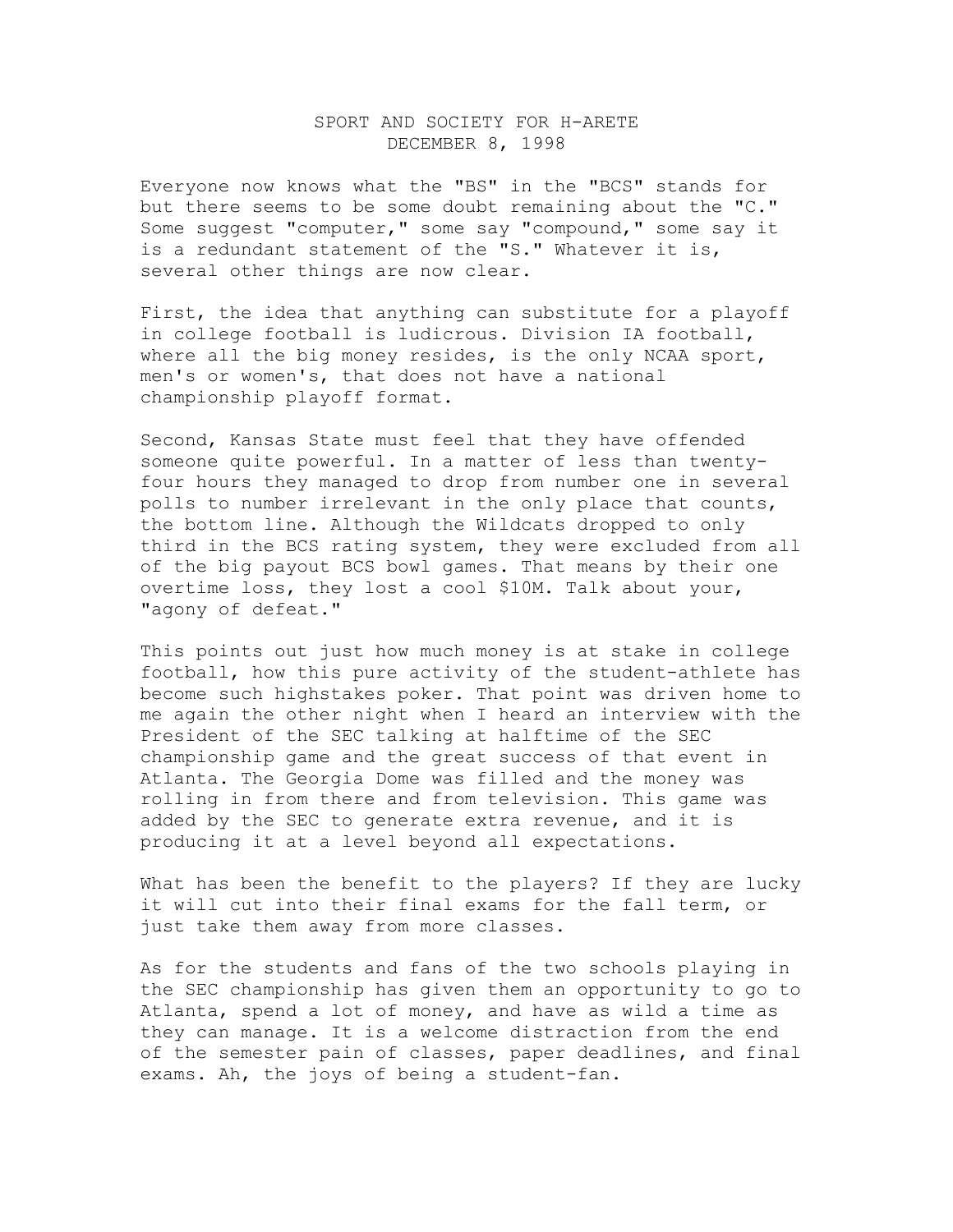But I digress.

The ramifications of Saturday's college football results went well beyond the confines of Kansas. UCLA was another of the undefeated teams to lose. Miami's stunning victory over UCLA meant that the Bruins would go to the Rose Bowl and make less money than they would in the National Championship game. Arizona loses out on the Rose Bowl and will go to the Holiday Bowl with its smaller payout. The big winners other than Tennessee, the only undefeated team not to lose on Saturday (well maybe not the only one, but the only one that counted) were Ohio State and Florida State. The Buckeyes suddenly moved up into a BCS bowl thus increasing their take by \$8M or \$9M. Florida State moved into the National Championship Game without their starting quarterback and despite the fact that like a bunch of other teams they have lost one game.

Further down the food chain the University of Central Florida was pushed out of their chance for a bowl appearance by UCLA's loss to Miami. Ironically this will save UCF money while costing them exposure, that elusive quality valued by flashers and college football coaches. A trip to the Christmas night Oahu Bowl would have put UCF on national television with no other sports competing for ratings that night. At the same time the payout for this bowl was less than the cost of taking UCF to the game.

Across America, Athletic Directors were punching their calculators to determine the changing levels of their athletic budget deficit.

Meanwhile on Sunday while the BCS people were throwing around the money to the deserving and taking it from the undeserving, the National Football League continued to embarrass itself through the officials. The coin toss crew from Thanksgiving Day was in New York to see if they could botch up the Jets-Seattle game. Indeed they could. At the end of the game the Jets were literally given the victory when Vinny Testaverde was ruled to have scored on a fourth down play when clearly he did not arrive in the end zone. After a conference, and it is interesting that there is time for conferences on the field but not for instant replay, the referees decided by some borderline mystical process that Testaverde had indeed reached the end zone. Jets win.